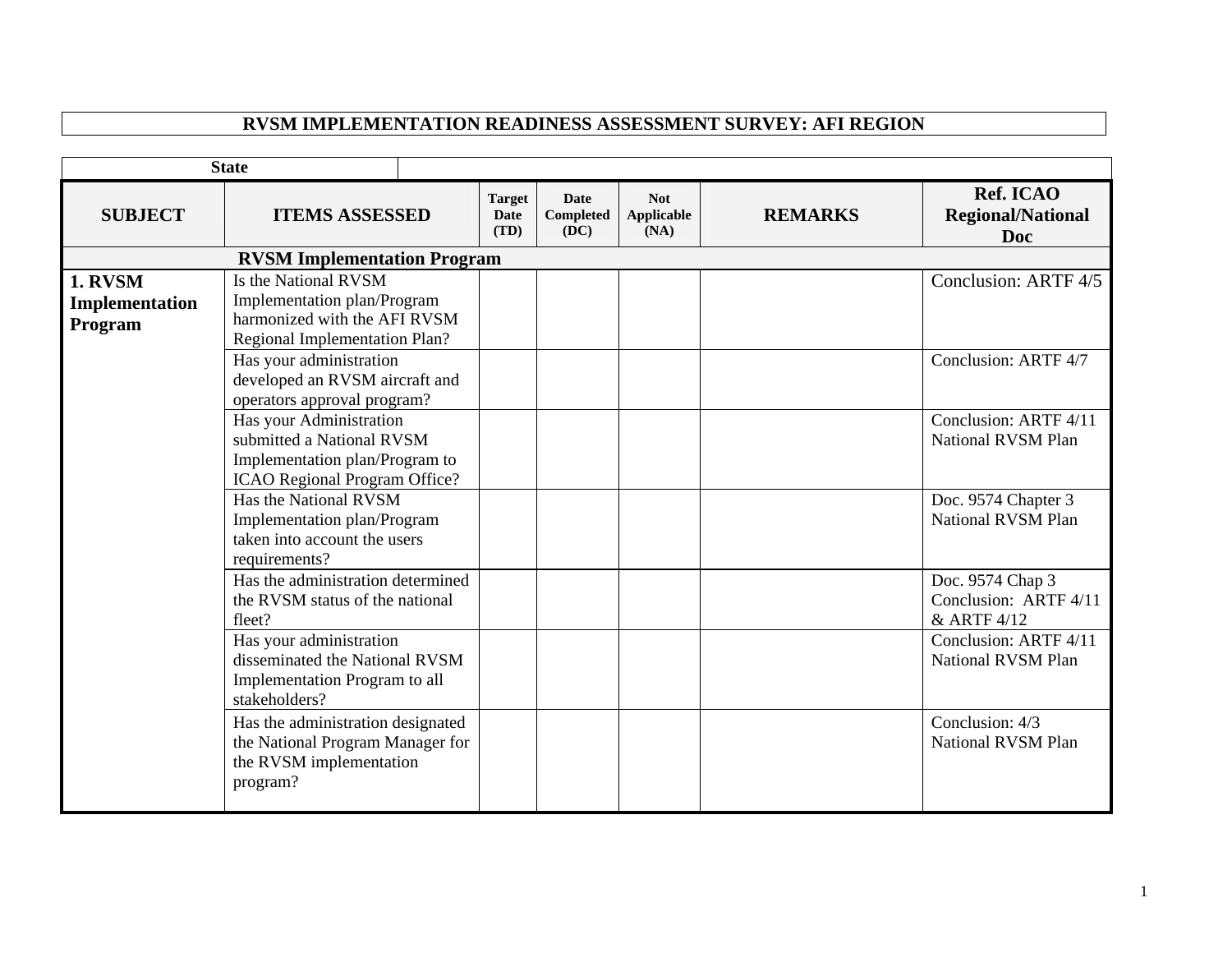| <b>SUBJECT</b> | <b>ITEMS ASSESSED</b>                                                                                            | <b>Target</b><br><b>Date</b><br>(TD) | Date<br><b>Completed</b><br>(DC) | <b>Not</b><br>Applicable<br>(NA) | <b>REMARKS</b> | Ref. ICAO<br><b>Regional/National</b><br><b>Doc</b>                  |
|----------------|------------------------------------------------------------------------------------------------------------------|--------------------------------------|----------------------------------|----------------------------------|----------------|----------------------------------------------------------------------|
|                | <b>RVSM Implementation Program</b>                                                                               |                                      |                                  |                                  |                |                                                                      |
|                |                                                                                                                  |                                      |                                  |                                  |                |                                                                      |
|                | Has your administration<br>designated an ATS Manager<br>responsible for the ATM RVSM<br>Sub-program?             |                                      |                                  |                                  |                | National RVSM Plan                                                   |
|                | Has your administration<br>designated a Manager responsible<br>for aircraft OPS/Airworthiness<br>sub-program?    |                                      |                                  |                                  |                | National RVSM Plan                                                   |
|                | Has the administration designated<br>a Manager responsible RVSM<br>Safety Sub-Program?                           |                                      |                                  |                                  |                | Conclusion: 4/18<br>National RVSM Plan                               |
|                | Will RVSM be implemented in<br>the airspace on the date agreed<br>upon by AFI?                                   |                                      |                                  |                                  |                | Conclusion: ARTF 4/5                                                 |
|                | Has your administration published<br>the procedures to accommodate<br>aircraft in RVSM airspace?                 |                                      |                                  |                                  |                | Conclusion: ARTF 4/11<br><b>National RVSM Plan</b>                   |
|                | Has your administration made<br>provision to accommodate non-<br><b>RVSM</b> State aircraft in RVSM<br>airspace? |                                      |                                  |                                  |                | Conclusion: ARTF 4/9<br><b>ICAO Doc 7030/4</b><br>National RVSM Plan |
|                | Have national rules/regulations<br>been developed/published for<br><b>RVSM</b> implementation?                   |                                      |                                  |                                  |                | Conclusion: ARTF 4/8                                                 |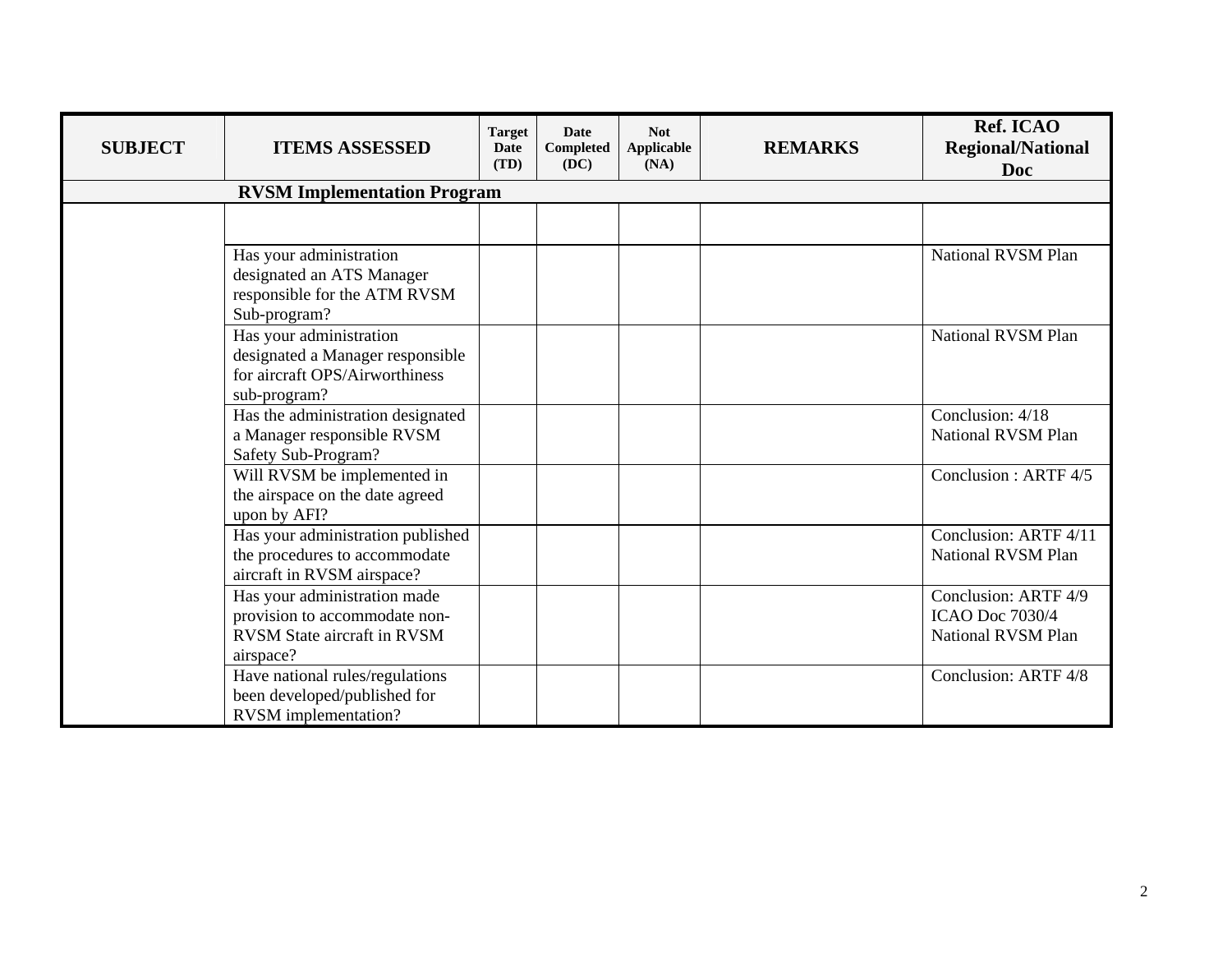| <b>SUBJECT</b> | <b>ITEMS ASSESSED</b>                                                                                                                                                   | <b>Target</b><br><b>Date</b><br>(TD) | <b>Date</b><br><b>Completed</b><br>(DC) | <b>Not</b><br>Applicable<br>(NA) | <b>REMARKS</b> | Ref. ICAO<br><b>Regional/National</b><br><b>Doc</b> |
|----------------|-------------------------------------------------------------------------------------------------------------------------------------------------------------------------|--------------------------------------|-----------------------------------------|----------------------------------|----------------|-----------------------------------------------------|
|                | <b>RVSM Implementation Program</b>                                                                                                                                      |                                      |                                         |                                  |                |                                                     |
|                | Has your administration assess the<br>impact of RVSM implementation<br>on controller automation systems<br>and plan for upgrades/<br>modifications?                     |                                      |                                         |                                  |                | Conclusion: ARTF 4/11<br><b>National RVSM Plan</b>  |
|                | Have documents related with<br>RVSM approval of aircraft and<br>operators of the JAA Temporary<br>Guidance Leaflet (TGL) 6 y/o<br>FAA Document 91 RVSM been<br>adopted? |                                      |                                         |                                  |                | Conclusion: ARTF 4/7                                |
|                | Has the RVSM Advisory Circular<br>been adopted for RVSM approval<br>of aircraft and operators?                                                                          |                                      |                                         |                                  |                | Conclusion: ARTF 4/7                                |
|                | Has your Administration<br>established National RVSM<br>approved Aircraft Database?                                                                                     |                                      |                                         |                                  |                | Doc. 9574<br>Conclusion: ARTF 4/4                   |
|                | Are RVSM approvals granted to<br>aircraft and/or operators registered<br>in your State?                                                                                 |                                      |                                         |                                  |                | Conclusion: ARTF 4/12                               |
|                | Is a letter of Authorization issued<br>when RVSM approval to<br>individual aircraft granted?                                                                            |                                      |                                         |                                  |                |                                                     |
|                | Has AFI Regional monitoring<br>Agency (ARMA) form been<br>completed to communicate the<br>status of RVSM approval or<br>withdrawal to ARMA?                             |                                      |                                         |                                  |                | Conclusion: ARTF 4/4                                |
|                |                                                                                                                                                                         |                                      |                                         |                                  |                |                                                     |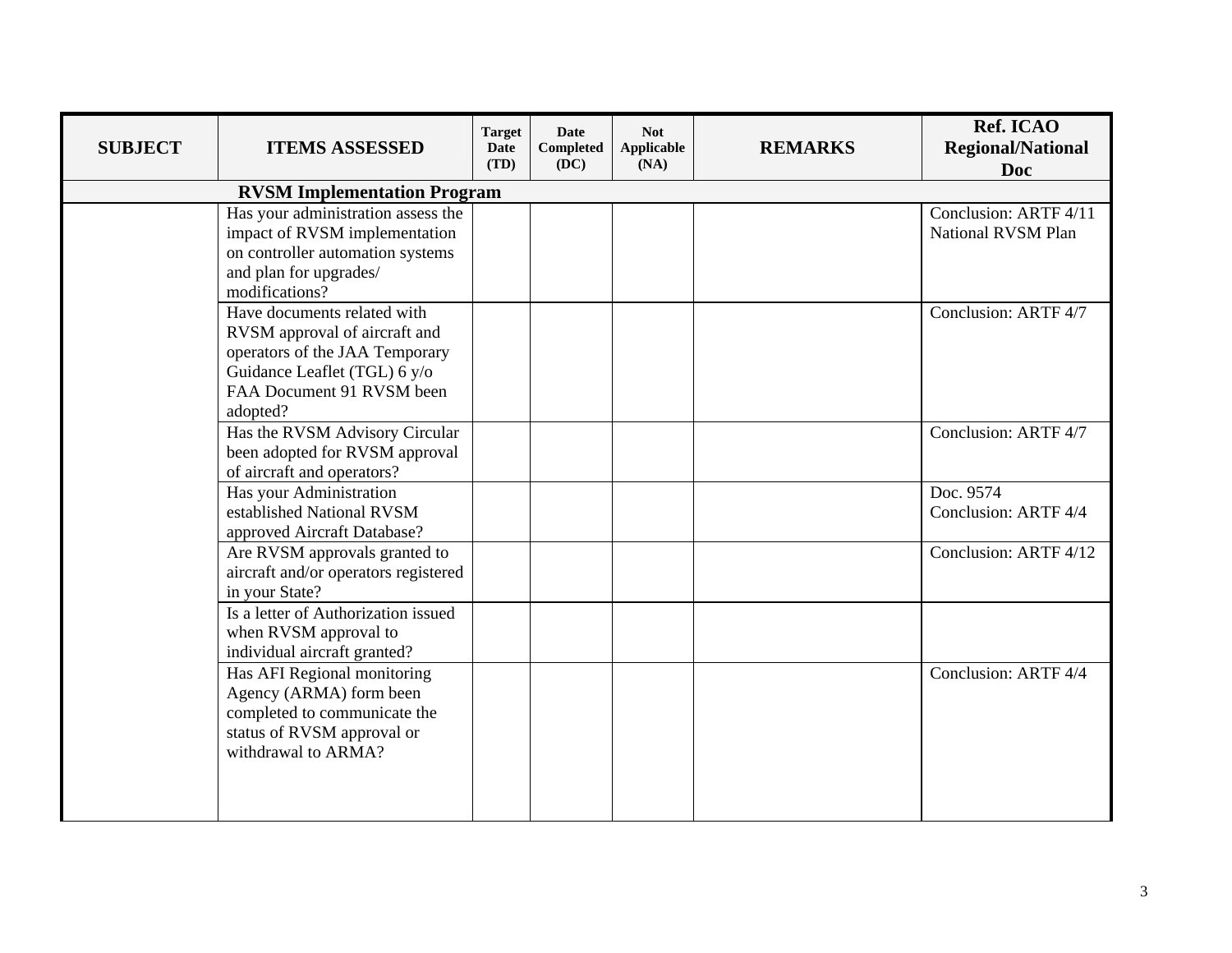| <b>SUBJECT</b> | <b>ITEMS ASSESSED</b>                                                                                                                                                                                                | <b>Target</b><br><b>Date</b><br>(TD) | <b>Date</b><br><b>Completed</b><br>(DC) | <b>Not</b><br>Applicable<br>(NA) | <b>REMARKS</b> | Ref. ICAO<br><b>Regional/National</b><br><b>Doc</b> |
|----------------|----------------------------------------------------------------------------------------------------------------------------------------------------------------------------------------------------------------------|--------------------------------------|-----------------------------------------|----------------------------------|----------------|-----------------------------------------------------|
|                | <b>RVSM Implementation Program</b>                                                                                                                                                                                   |                                      |                                         |                                  |                |                                                     |
|                |                                                                                                                                                                                                                      |                                      |                                         |                                  |                |                                                     |
|                | Has the Guidance material on the<br>implementation of a 300 M<br>(1000 FT) vertical separation<br>minimum between FL290 and<br>FL410 inclusive for application in<br>the airspace of the AFI Region<br>been adopted? |                                      |                                         |                                  |                | Conclusion: ARTF 4/4                                |
|                | <b>Has National RVSM</b><br>implementation legislation been<br>published?                                                                                                                                            |                                      |                                         |                                  |                | Doc. 9574<br>Conclusion: ARTF 4/8                   |
|                | Has the AIC been published in<br>advance informing stakeholders of<br>the date for RVSM<br>implementation?                                                                                                           |                                      |                                         |                                  |                | Conclusion: ARTF 4/11                               |
|                | Is the administration<br>disseminating RVSM legislation<br>and documentation through<br>adequate means?                                                                                                              |                                      |                                         |                                  |                | Conclusion: ARTF 4/11                               |
|                | Has the Guidance material on the<br>implementation of a 300 M<br>(1000 FT) vertical separation<br>minimum between FL290 and<br>FL410 inclusive for application in<br>the airspace of the AFI Region<br>been adopted? |                                      |                                         |                                  |                | Conclusion: ARTF 4/4                                |
|                |                                                                                                                                                                                                                      |                                      |                                         |                                  |                | <b>Conclusion: ARTF</b><br>4/18                     |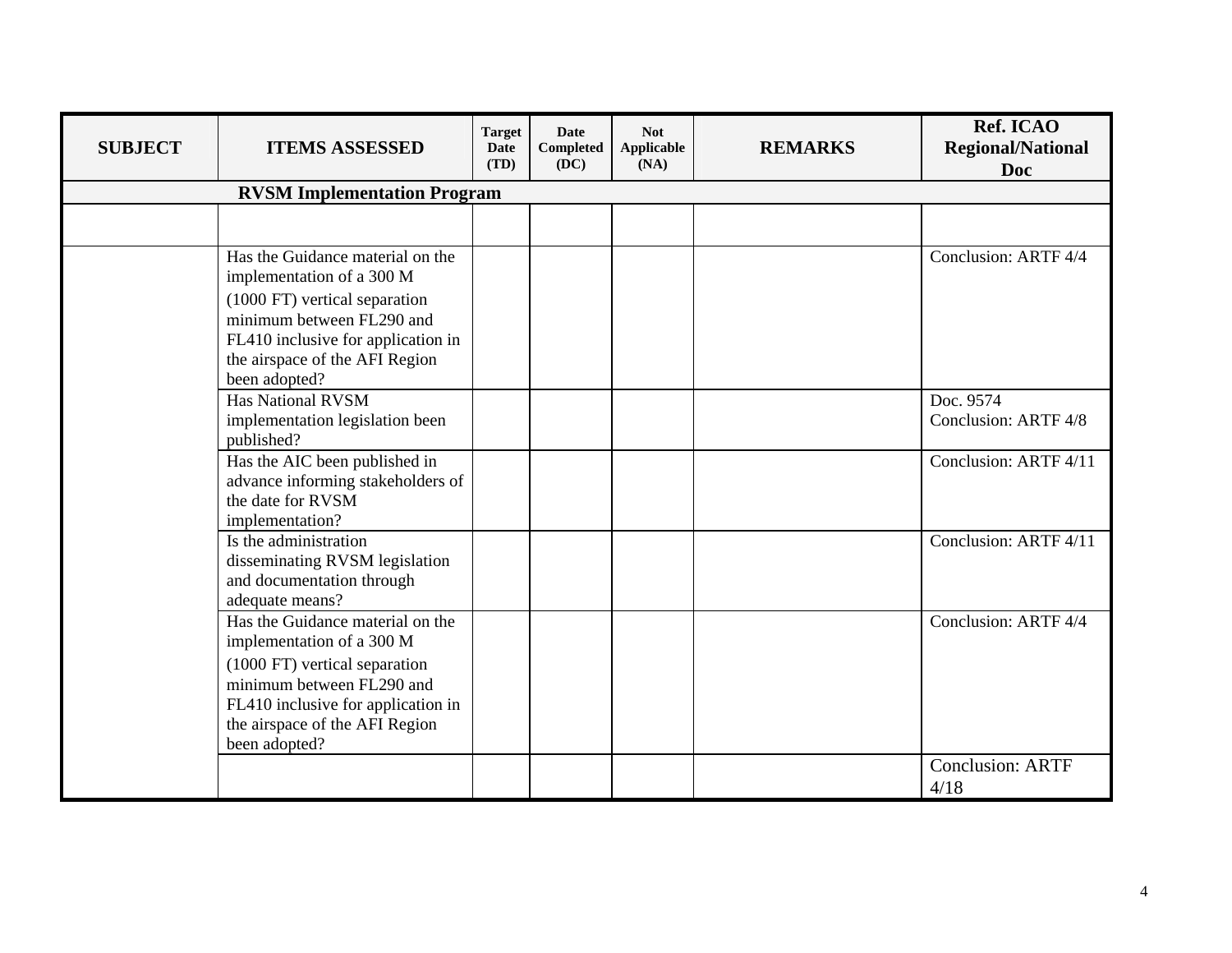| <b>SUBJECT</b>                                            | <b>ITEMS ASSESSED</b>                                                                                                                                                                                                                                                                                 | <b>Target</b><br><b>Date</b><br>(TD) | <b>Date</b><br>Completed<br>(DC) | <b>Not</b><br>Applicable<br>(NA) | <b>REMARKS</b> | Ref. ICAO<br><b>Regional/National</b><br><b>Doc</b>                                                                                                                         |  |  |  |  |
|-----------------------------------------------------------|-------------------------------------------------------------------------------------------------------------------------------------------------------------------------------------------------------------------------------------------------------------------------------------------------------|--------------------------------------|----------------------------------|----------------------------------|----------------|-----------------------------------------------------------------------------------------------------------------------------------------------------------------------------|--|--|--|--|
| <b>Operations &amp; Airworthiness</b>                     |                                                                                                                                                                                                                                                                                                       |                                      |                                  |                                  |                |                                                                                                                                                                             |  |  |  |  |
|                                                           | Has your administration analysed<br>the impact that would have in<br>RVSM implementation if the<br>required documentation were not<br>taken into account?                                                                                                                                             |                                      |                                  |                                  |                |                                                                                                                                                                             |  |  |  |  |
| 2. RVSM<br><b>Operations</b><br><b>&amp;Airworthiness</b> | Has your administration<br>implemented the National RVSM<br>Operator/ Aircraft approval<br>Program?<br>Does the program cover aircraft<br>airworthiness certification<br>(approval of modifications and<br>major repairs) and operational<br>separately?                                              |                                      |                                  |                                  |                | Doc. 9574 Chapter 4.2<br>Conclusion: ARTF 2/8<br>& ARTF 4/11<br>Doc. 9574 Chapter 4<br><b>National RVSM Plan</b>                                                            |  |  |  |  |
|                                                           | Will the program be completed<br>before the RVSM implementation<br>date?<br>Has your Administration adopted<br>TGL6 Revision 1 for approval of<br>operators/aircraft for RVSM<br>Operations?<br>Has your administration<br>published the National RVSM<br>Operator/ Aircraft approval<br>Legislation? |                                      |                                  |                                  |                | <b>National RVSM Plan</b><br><b>Conclusion: APIRG</b><br>14/21<br>Doc. 9574 Chapter 4<br>Conclusion: ARTF 4/7<br>Doc. 9574 Chapter 4<br>Conclusion: ARTF4 2/8<br>& ARTF 4/8 |  |  |  |  |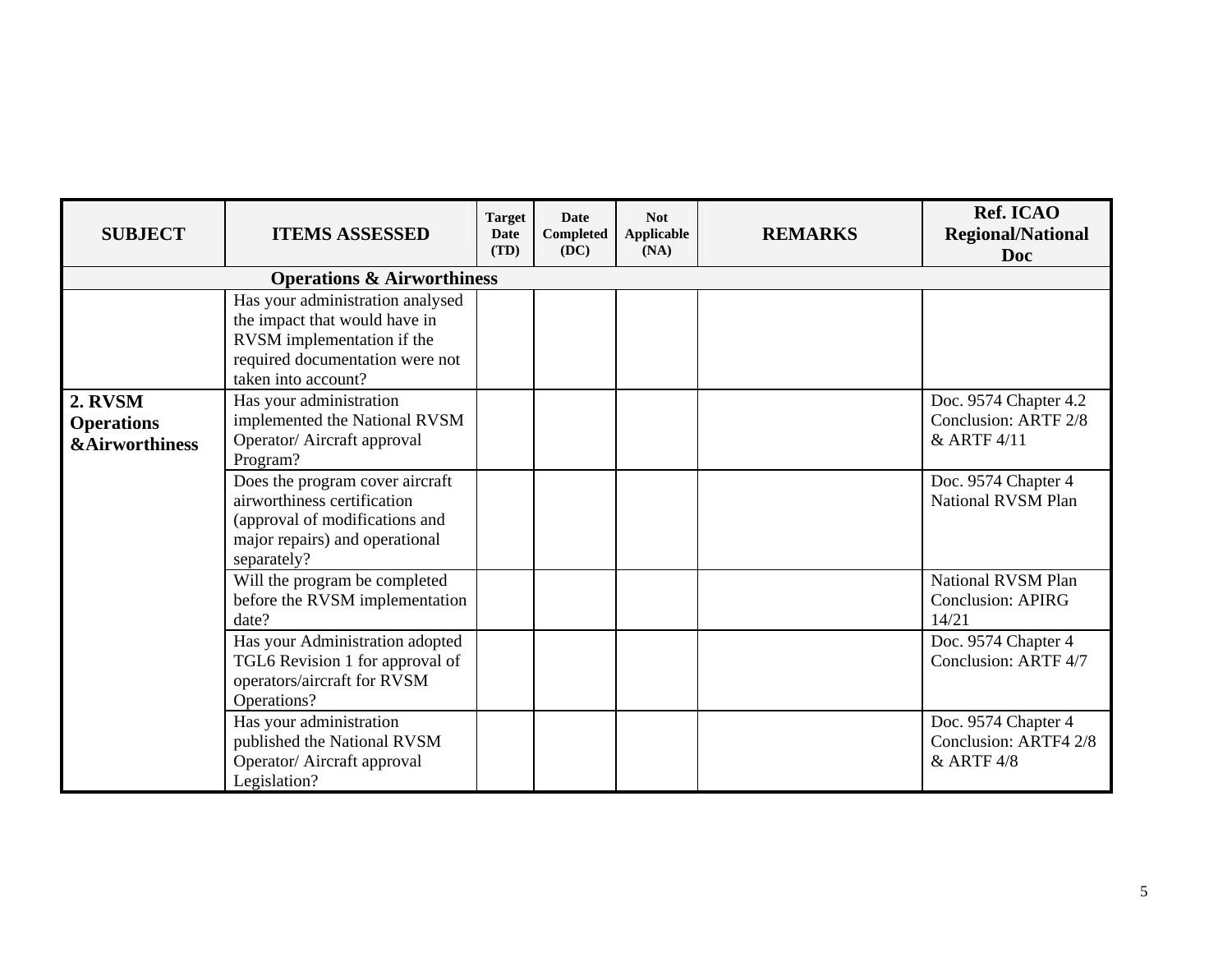| <b>SUBJECT</b>                                             | <b>ITEMS ASSESSED</b>                                                                                                                                                                                    | <b>Target</b><br><b>Date</b><br>(TD) | Date<br>Completed<br>(DC) | <b>Not</b><br>Applicable<br>(NA) | <b>REMARKS</b> | Ref. ICAO<br><b>Regional/National</b><br><b>Doc</b>                                  |  |  |  |  |
|------------------------------------------------------------|----------------------------------------------------------------------------------------------------------------------------------------------------------------------------------------------------------|--------------------------------------|---------------------------|----------------------------------|----------------|--------------------------------------------------------------------------------------|--|--|--|--|
| <b>Operations &amp; Airworthiness</b>                      |                                                                                                                                                                                                          |                                      |                           |                                  |                |                                                                                      |  |  |  |  |
|                                                            | Has your administration published<br>the required maintenance program<br>to ensure RVSM airworthiness?                                                                                                   |                                      |                           |                                  |                | Doc. 9574 Chapter 5<br>National RVSM Plan                                            |  |  |  |  |
|                                                            | Has your administration<br>developed a Database for RVSM<br>approved aircraft?                                                                                                                           |                                      |                           |                                  |                | Doc. 9574 Chapter 5<br><b>Conclusion: ARTF4</b><br>4/11<br><b>National RVSM Plan</b> |  |  |  |  |
|                                                            | Has your administration<br>completed a RVSM approved<br>aircraft readiness assessment?                                                                                                                   |                                      |                           |                                  |                | <b>Conclusion: ARTF4</b><br>4/12                                                     |  |  |  |  |
| 3. RVSM<br><b>Operations &amp;</b><br><b>Airworthiness</b> | Has an RVSM training program<br>been prepared for<br>OPS/Airworthiness personnel?                                                                                                                        |                                      |                           |                                  |                | Doc. 9574 Chapter 4/5<br>Conclusion: ARTF 4/6<br>& ARTF 4/11                         |  |  |  |  |
| <b>Training</b>                                            | Does the program cover aircraft<br>airworthiness certification<br>(approval of modifications and<br>major repairs) and operational<br>(procedures approval and operator<br>training program) separately? |                                      |                           |                                  |                | Doc. 9574 Chapter 4<br>Conclusion: ARTF 4/7                                          |  |  |  |  |
|                                                            | Will the program be completed<br>before the RVSM implementation<br>date? If such were the case, the<br>finalization of the training<br>program?                                                          |                                      |                           |                                  |                | <b>Conclusion: APIRG</b><br>14/21                                                    |  |  |  |  |
|                                                            | Does the program have the RVSM<br>training material in OPS/<br>Airworthiness areas?                                                                                                                      |                                      |                           |                                  |                |                                                                                      |  |  |  |  |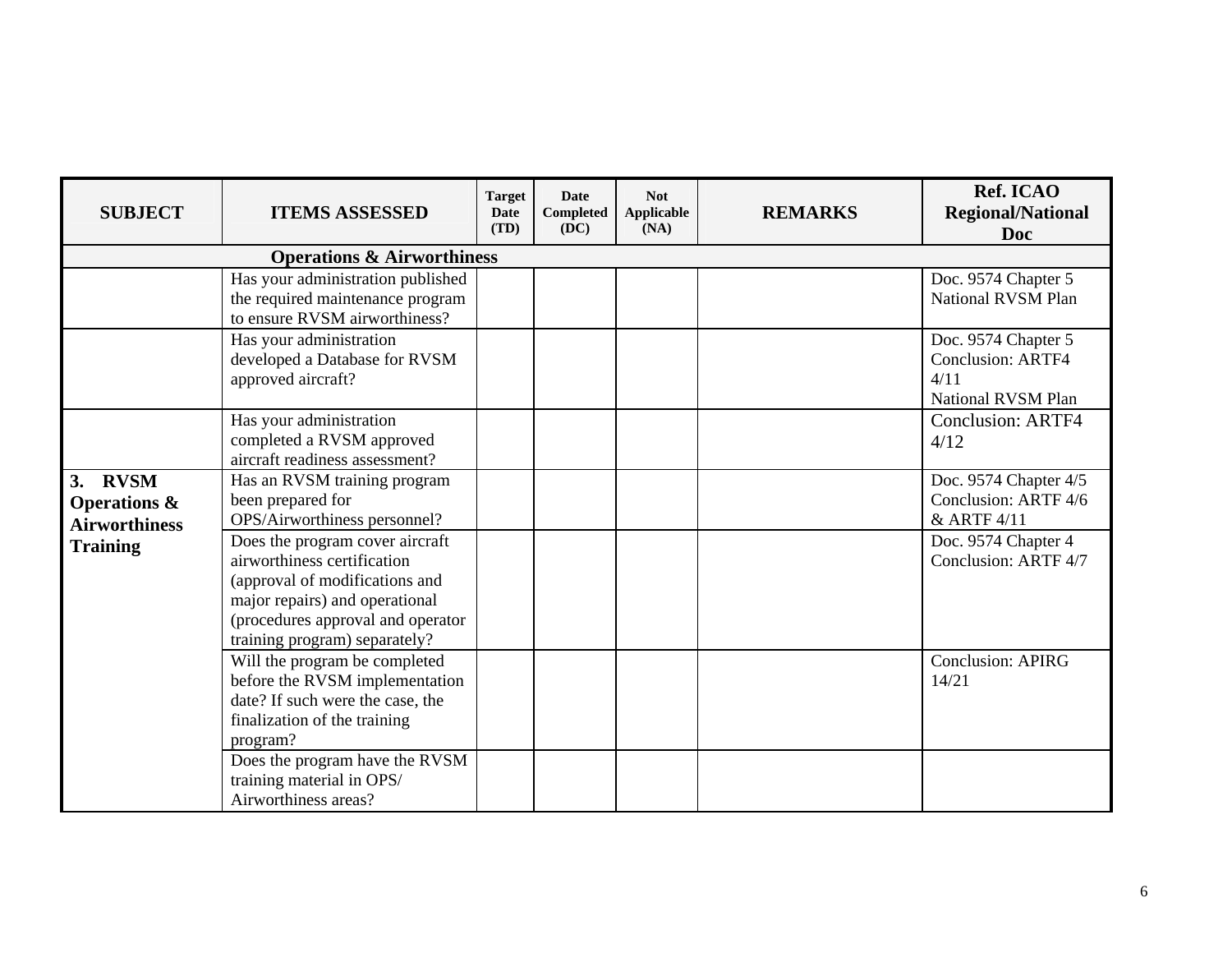| <b>SUBJECT</b> | <b>ITEMS ASSESSED</b>                                                                                                       | <b>Target</b><br><b>Date</b><br>(TD) | Date<br><b>Completed</b><br>(DC) | <b>Not</b><br><b>Applicable</b><br>(NA) | <b>REMARKS</b> | Ref. ICAO<br><b>Regional/National</b><br><b>Doc</b> |
|----------------|-----------------------------------------------------------------------------------------------------------------------------|--------------------------------------|----------------------------------|-----------------------------------------|----------------|-----------------------------------------------------|
|                | <b>Operations &amp; Airworthiness</b>                                                                                       |                                      |                                  |                                         |                |                                                     |
|                | Which documentation did the<br>administration use to prepare<br>RVSM training material?                                     |                                      |                                  |                                         |                |                                                     |
|                | Has the training material been<br>approved by the corresponding<br>authority?                                               |                                      |                                  |                                         |                |                                                     |
|                | How many phases are envisaged<br>for the training?                                                                          |                                      |                                  |                                         |                |                                                     |
|                | Has OJT been foreseen and<br>completed before RVSM<br>implementation date?                                                  |                                      |                                  |                                         |                |                                                     |
|                | Does the administration make sure<br>that personnel training is<br>appropriate and carried out in a<br>professional manner? |                                      |                                  |                                         |                |                                                     |
|                | Do OPS/Airworthiness instructors<br>have sufficient experience?                                                             |                                      |                                  |                                         |                |                                                     |
|                | Are the OPS/Airworthiness<br>instructors used for training<br>qualified to provide on the job<br>training (OJT)?            |                                      |                                  |                                         |                |                                                     |
|                | Can the administration assure that<br>the necessary time for an<br>appropriate training was used or<br>will be used?        |                                      |                                  |                                         |                |                                                     |
|                | Does training include the<br>establishment of adequate<br>refresher courses, if necessary?                                  |                                      |                                  |                                         |                |                                                     |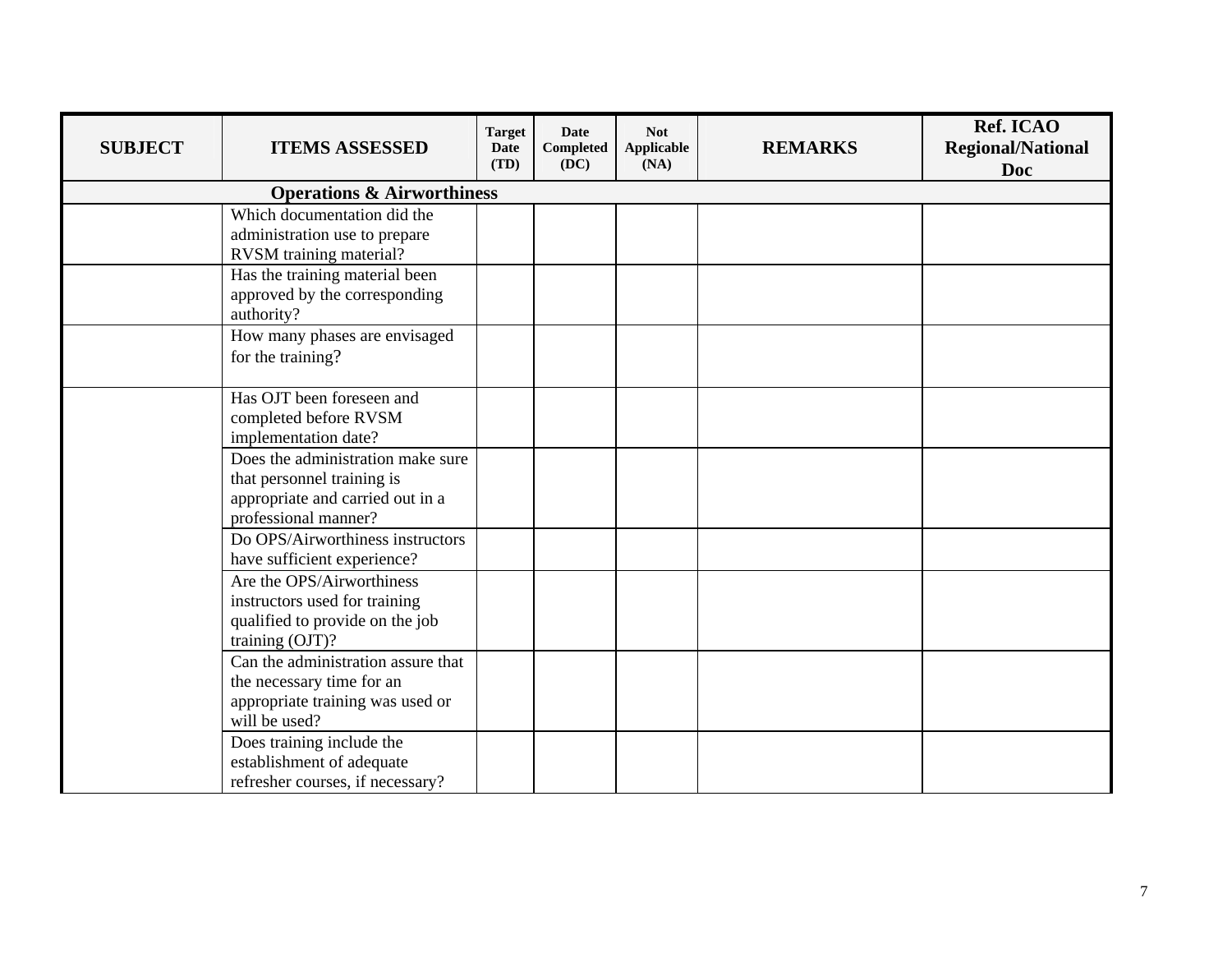| <b>SUBJECT</b>                                         | <b>ITEMS ASSESSED</b>                                                                                                                                                    | <b>Target</b><br>Date<br>(TD) | <b>Date</b><br>Completed<br>(DC) | <b>Not</b><br><b>Applicable</b><br>(NA) | <b>REMARKS</b> | Ref. ICAO<br><b>Regional/National</b><br>Doc |
|--------------------------------------------------------|--------------------------------------------------------------------------------------------------------------------------------------------------------------------------|-------------------------------|----------------------------------|-----------------------------------------|----------------|----------------------------------------------|
|                                                        | <b>Air Traffic Management</b>                                                                                                                                            |                               |                                  |                                         |                |                                              |
|                                                        | Has the administration analysed<br>the impact that would have in<br>RVSM implementation if the<br>requirements for personnel<br>training were not taken into<br>account? |                               |                                  |                                         |                |                                              |
| 4. Modification in<br>the Airspace<br><b>Structure</b> | Has your Administration<br>implemented your RVSM<br><b>National Plan?</b>                                                                                                |                               |                                  |                                         |                | Conclusion: ARTF 4/3<br>National RVSM Plan   |
|                                                        | Will your Administration<br>implement RVSM in the Airspace<br>as identified by AFI?                                                                                      |                               |                                  |                                         |                |                                              |
|                                                        | Has your administration identified<br>new entry/exit points to RVSM<br>airspace?                                                                                         |                               |                                  |                                         |                | Doc. 9574<br>National RVSM Plan              |
|                                                        | Has your administration identified<br>modifications to the existing route<br>network?                                                                                    |                               |                                  |                                         |                | Doc. 9574<br>National RVSM Plan              |
|                                                        | Has your administration<br>designated transition airspaces<br>between RVSM and non-RVSM<br>airspaces?                                                                    |                               |                                  |                                         |                | Doc. 9574<br>National RVSM Plan              |
|                                                        | Has your administration identified<br>Modifications in airspace<br>sectorization for RVSM<br>purposes?                                                                   |                               |                                  |                                         |                | Doc. 9574 Chapter 5<br>Conclusion: 2/13      |
|                                                        | If such were the case, was the<br>airspace structure subject to<br>simulations?                                                                                          |                               |                                  |                                         |                | Doc. 9574<br><b>National RVSM Plan</b>       |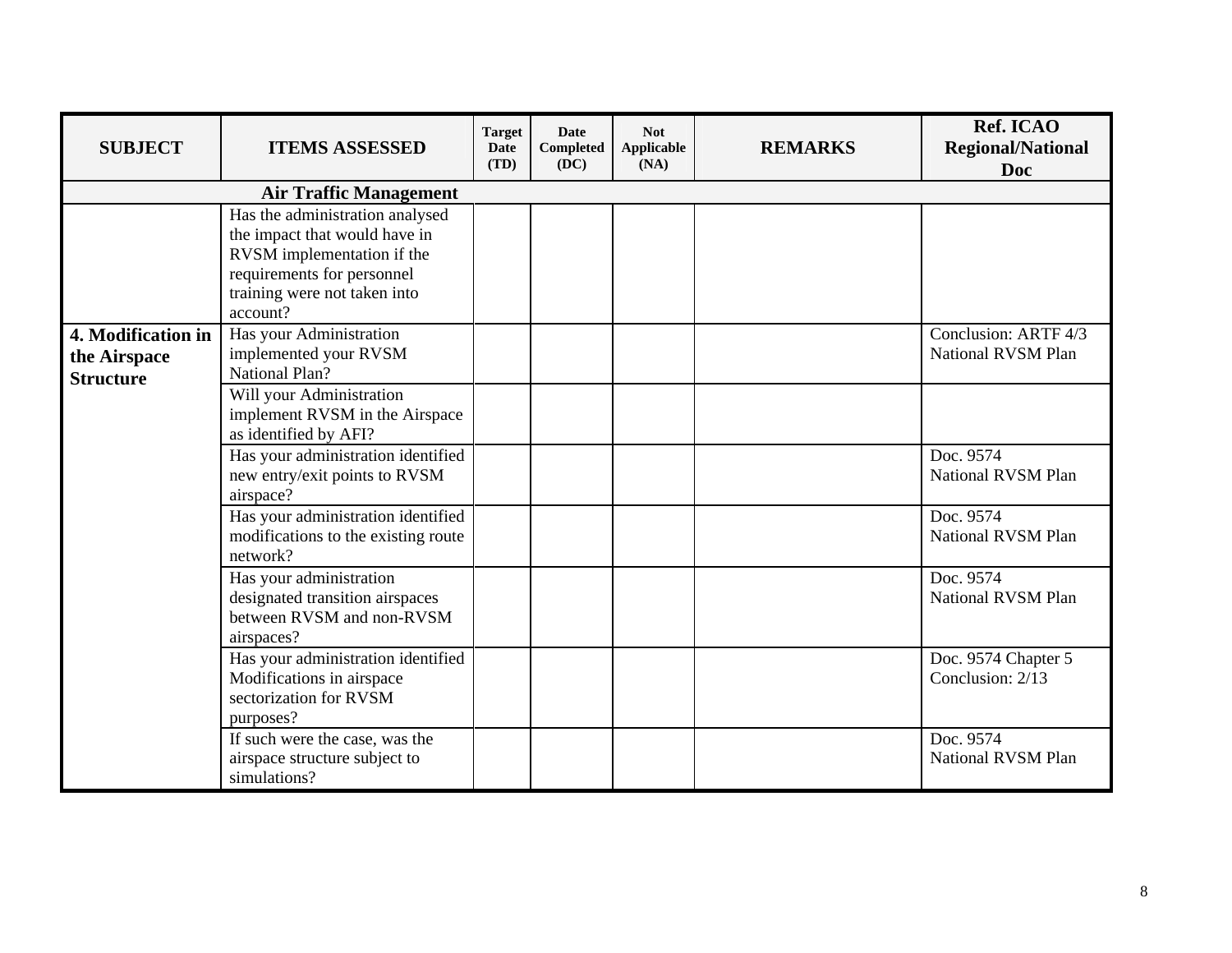| <b>SUBJECT</b>                     | <b>ITEMS ASSESSED</b>                                                                                                                              | <b>Target</b><br><b>Date</b><br>(TD) | Date<br><b>Completed</b><br>(DC) | <b>Not</b><br>Applicable<br>(NA) | <b>REMARKS</b> | Ref. ICAO<br><b>Regional/National</b><br>Doc                                                |
|------------------------------------|----------------------------------------------------------------------------------------------------------------------------------------------------|--------------------------------------|----------------------------------|----------------------------------|----------------|---------------------------------------------------------------------------------------------|
|                                    | <b>Air Traffic Management</b>                                                                                                                      |                                      |                                  |                                  |                |                                                                                             |
| <b>5. ATC</b><br><b>Procedures</b> | Has your administration identified<br>changes in civil/military<br>coordination?                                                                   |                                      |                                  |                                  |                | Doc. 9574 Chapter 5<br>Conclusion: ARTF 4/2                                                 |
|                                    | Does you administration consider<br>air traffic flow management for<br>your State?                                                                 |                                      |                                  |                                  |                |                                                                                             |
|                                    | Has the administration adopted<br>the Cruise Levels Table of<br>Appendix to ICAO Annex for the<br>assignment of cruise levels in<br>RVSM airspace? |                                      |                                  |                                  |                | Annex 2<br>Conclusion: ARTF 2/13                                                            |
|                                    | Has the administration adopted<br>adequate national contingency<br>procedures?                                                                     |                                      |                                  |                                  |                | Doc. 9574 Chapter 5<br><b>ICAO Doc 7030/4</b><br>Conclusion: ARTF 4/9<br>National RVSM Plan |
|                                    | Have the procedures been duly<br>supervised in order not to affect<br>the safety in air operations?                                                |                                      |                                  |                                  |                | Doc. 9574 Chapter 3                                                                         |
|                                    | Has ICAO guidance material been<br>used in the preparation of<br>procedures?                                                                       |                                      |                                  |                                  |                | Conclusion: ARTF 2/13<br><b>National RVSM Plan</b>                                          |
|                                    | The procedures and associated<br>phraseology been included in the<br>operational manual of the ATS<br>unit?                                        |                                      |                                  |                                  |                | Doc. 9574 Chapter 5<br>Conclusion: ARTF 2/13<br>National RVSM Plan                          |
|                                    | Has ATC procedures been<br>reviewed with operational<br>personnel from ATC units?                                                                  |                                      |                                  |                                  |                | Doc. 9574 Chapter 5<br>Conclusion: ARTF 3/6<br><b>National RVSM Plan</b>                    |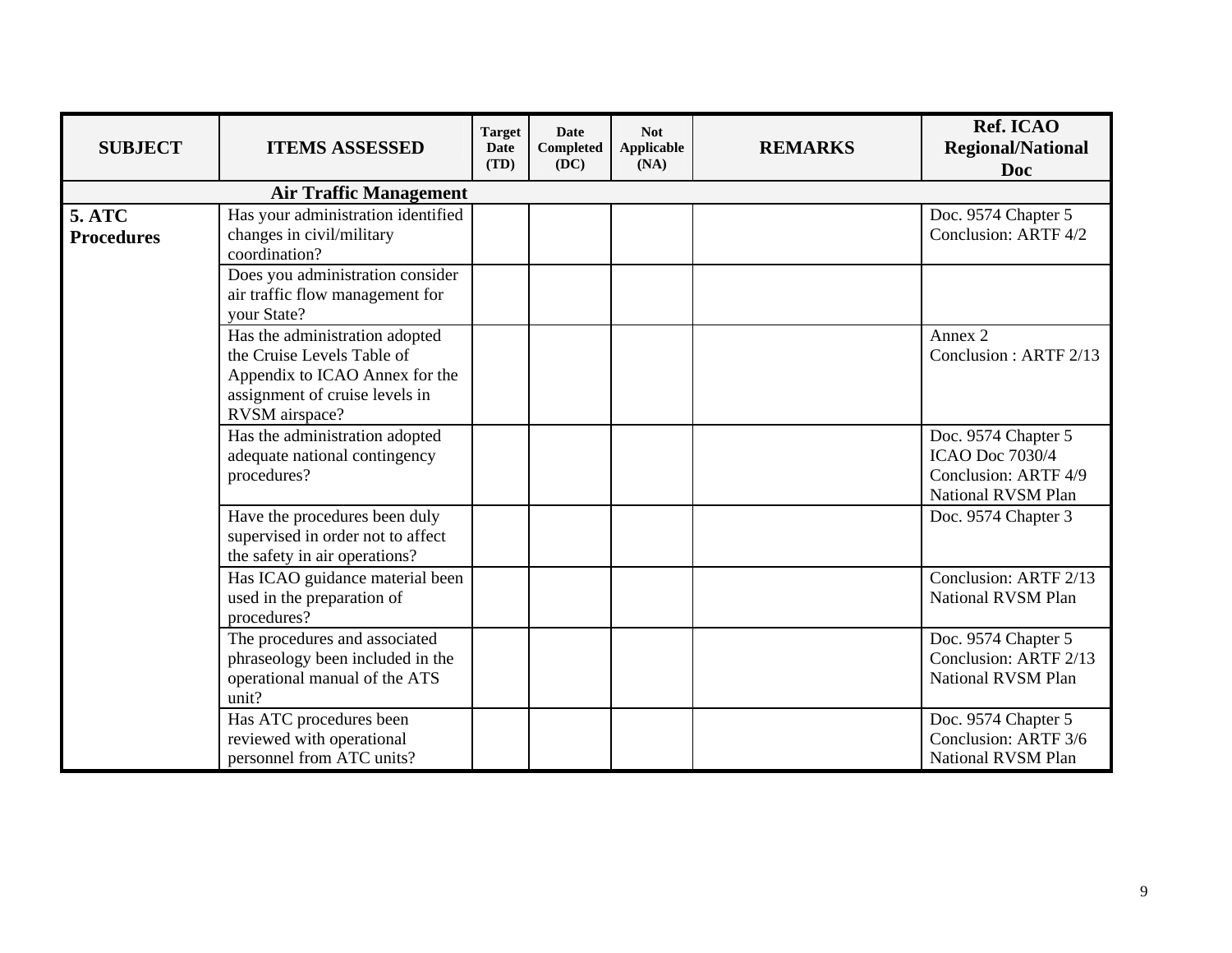| <b>SUBJECT</b> | <b>ITEMS ASSESSED</b>                                                                                                                                 | <b>Target</b><br>Date<br>(TD) | Date<br>Completed<br>(DC) | <b>Not</b><br><b>Applicable</b><br>(NA) | <b>REMARKS</b> | Ref. ICAO<br><b>Regional/National</b><br><b>Doc</b>                |  |  |  |  |
|----------------|-------------------------------------------------------------------------------------------------------------------------------------------------------|-------------------------------|---------------------------|-----------------------------------------|----------------|--------------------------------------------------------------------|--|--|--|--|
|                | <b>Air Traffic Management</b>                                                                                                                         |                               |                           |                                         |                |                                                                    |  |  |  |  |
|                | Have the procedures affecting<br>adjacent ATS been duly<br>coordinated, approved and<br>included in the letters of<br>operational agreement?          |                               |                           |                                         |                | Doc. 9574 Chapter 5<br>Conclusion: ARTF 4/11<br>National RVSM Plan |  |  |  |  |
|                | Have ATC procedures and<br>associated phraseology been<br>subject to simulations?                                                                     |                               |                           |                                         |                | Doc. 9574 Chapter 5<br>Conclusion: ARTF 3/6<br>National RVSM Plan  |  |  |  |  |
|                | Are RVSM ATC procedures<br>being disseminated by the<br>adequate means?                                                                               |                               |                           |                                         |                | Conclusion: ARTF 4/11                                              |  |  |  |  |
|                | Has the administration analysed<br>the impact it would have in<br>RVSM implementation if the<br>changes required have not been<br>taken into account? |                               |                           |                                         |                | Doc. 9574 Chapters 3/5.<br><b>National RVSM Plan</b>               |  |  |  |  |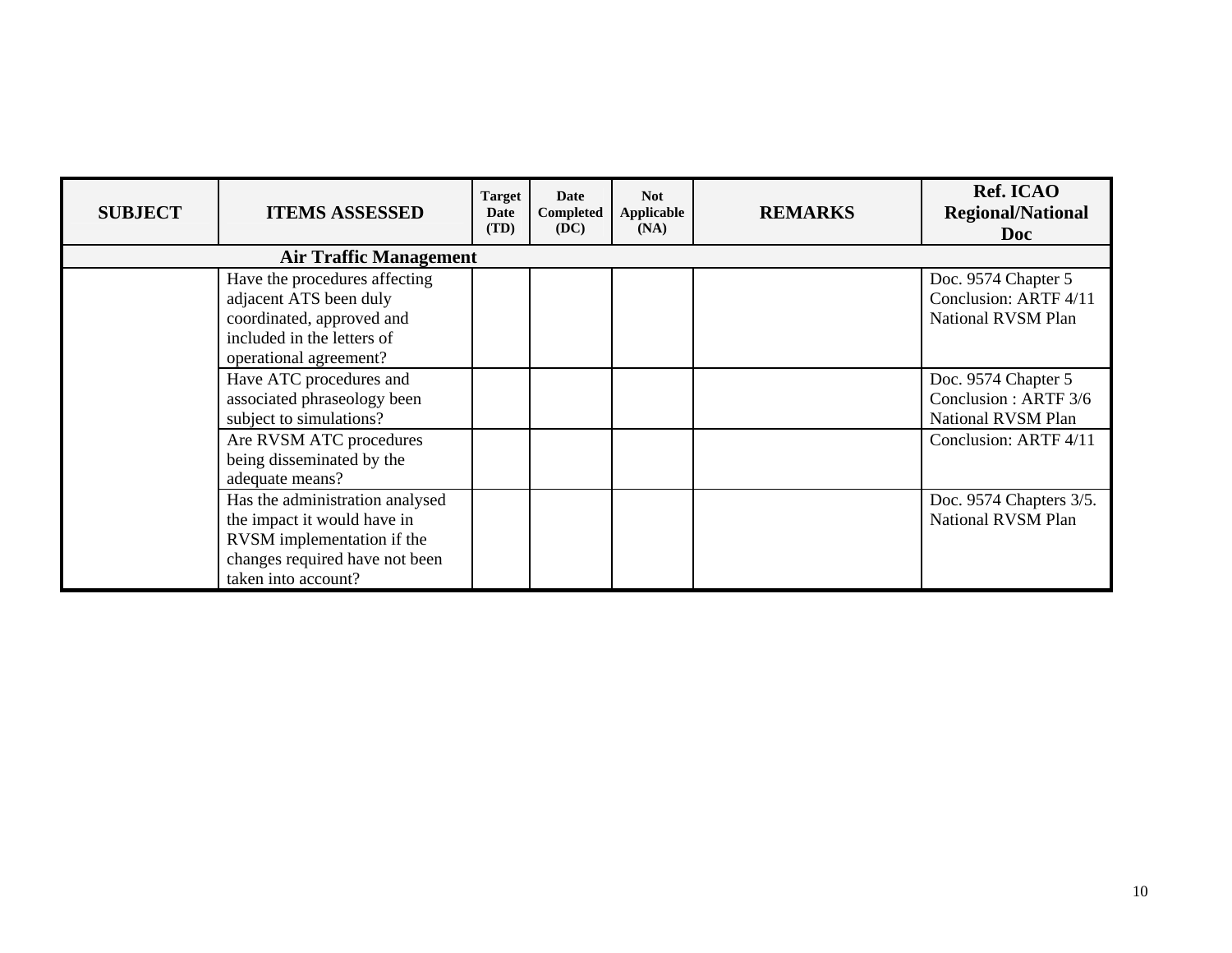| <b>SUBJECT</b>             | <b>ITEMS ASSESSED</b>                                                                                                                                        | <b>Target</b><br><b>Date</b><br>(TD) | Date<br><b>Completed</b><br>(DC) | <b>Not</b><br><b>Applicable</b><br>(NA) | <b>REMARKS</b> | Ref. ICAO<br><b>Regional/National</b><br><b>Doc</b>                                                           |
|----------------------------|--------------------------------------------------------------------------------------------------------------------------------------------------------------|--------------------------------------|----------------------------------|-----------------------------------------|----------------|---------------------------------------------------------------------------------------------------------------|
|                            | <b>Air Traffic Management</b>                                                                                                                                |                                      |                                  |                                         |                |                                                                                                               |
| <b>6. ATC</b><br>Equipment | Does your administration has a<br>modification plan of ATC<br>equipment as a result of RVSM?<br>Has your administration ensured<br>that modifications in ATC |                                      |                                  |                                         |                | Doc. 9574 Chap. 5<br>Conclusion: ARTF2/13<br>National RVSM Plan<br>Doc. 9574 Chap. 3<br>Conclusion: ARTF 4/11 |
|                            | equipment are appropriate?<br>$\overline{Do}$ changes circumscribe to                                                                                        |                                      |                                  |                                         |                | Doc. 9574 Chap. 3                                                                                             |
|                            | FDPS?                                                                                                                                                        |                                      |                                  |                                         |                | National RVSM Plan                                                                                            |
|                            | Do changes circumscribe to<br>RDPS?                                                                                                                          |                                      |                                  |                                         |                | Doc. 9574 Chap. 3<br>National RVSM Plan                                                                       |
|                            | Do changes circumscribe to<br>visualizing?                                                                                                                   |                                      |                                  |                                         |                | Doc. 9574 Chap. 3<br>National RVSM Plan                                                                       |
|                            | Do changes circumscribe to<br>STCA?                                                                                                                          |                                      |                                  |                                         |                | Doc. 9574 Chap. 3<br>National RVSM Plan                                                                       |
|                            | Do changes circumscribe to<br>MTCA?                                                                                                                          |                                      |                                  |                                         |                | Doc. 9574 Chap. 3<br><b>National RVSM Plan</b>                                                                |
|                            | Do changes circumscribe to the<br>systems software?                                                                                                          |                                      |                                  |                                         |                | Doc. 9574 Chap. 3<br>National RVSM Plan                                                                       |
|                            | Do changes circumscribe to ATC<br>simulators?                                                                                                                |                                      |                                  |                                         |                | Doc. 9574 Chap. 3<br>National RVSM Plan                                                                       |
|                            | Does your administration have a<br>contingency plan in case of delays<br>in case of suffering delays in ATC<br>equipment updating?                           |                                      |                                  |                                         |                | Doc. 9574 Chap. 5                                                                                             |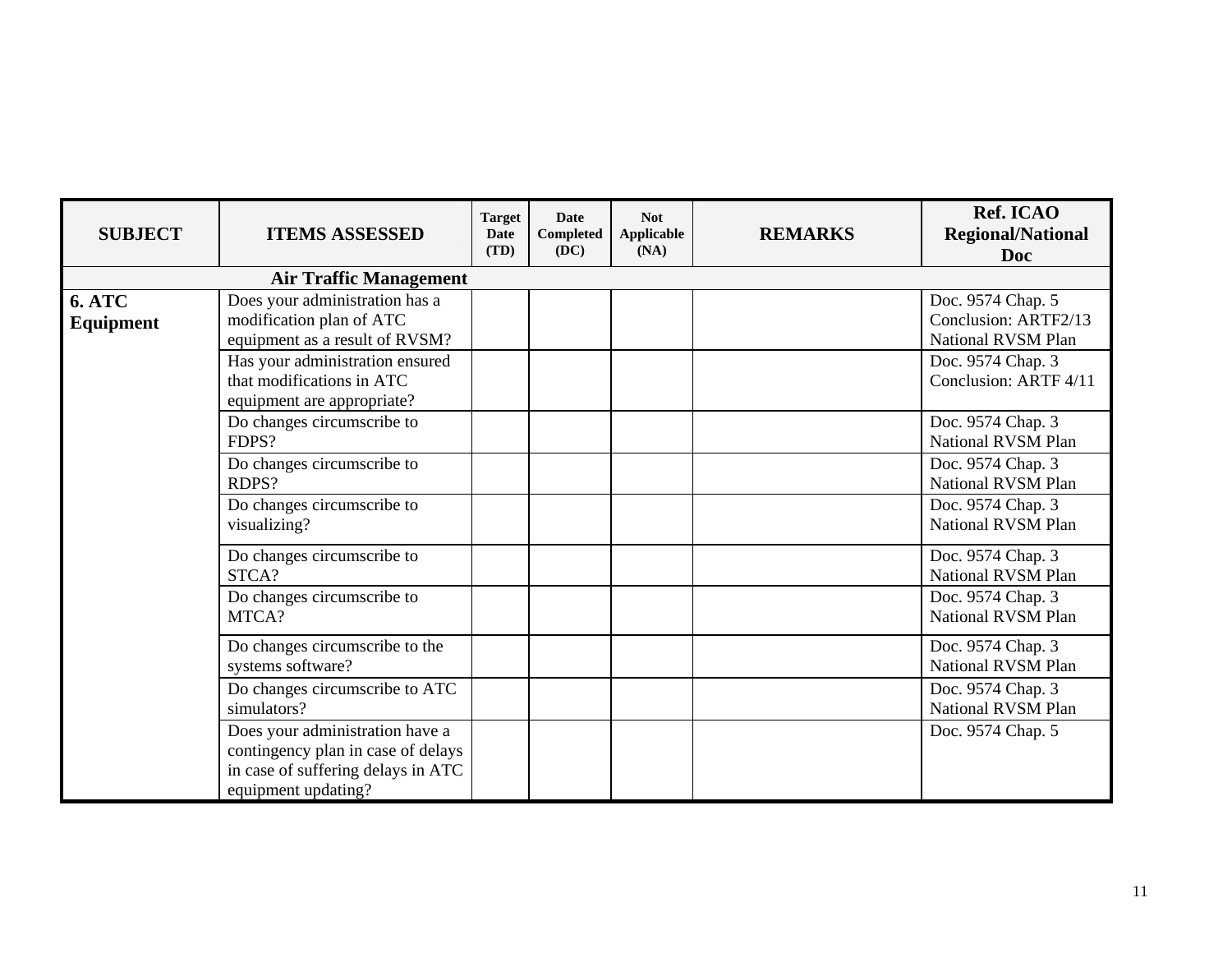| <b>SUBJECT</b>                  | <b>ITEMS ASSESSED</b>                                                                                                                                      | <b>Target</b><br><b>Date</b><br>(TD) | <b>Date</b><br><b>Completed</b><br>(DC) | <b>Not</b><br>Applicable<br>(NA) | <b>REMARKS</b> | Ref. ICAO<br><b>Regional/National</b><br>Doc                                        |  |  |  |  |  |
|---------------------------------|------------------------------------------------------------------------------------------------------------------------------------------------------------|--------------------------------------|-----------------------------------------|----------------------------------|----------------|-------------------------------------------------------------------------------------|--|--|--|--|--|
|                                 | <b>Air Traffic Management</b>                                                                                                                              |                                      |                                         |                                  |                |                                                                                     |  |  |  |  |  |
| 7. RVSM ATCO<br><b>Training</b> | Has an RVSM training program<br>been prepared for ATCOs?                                                                                                   |                                      |                                         |                                  |                | Doc. 9574 Chap. 5<br>Conclusion: ARTF 3/6                                           |  |  |  |  |  |
|                                 | Is the program addressed for all<br>ATC personnel?                                                                                                         |                                      |                                         |                                  |                | Doc. 9574 Chap. 5<br>Conclusion: ARTF4/11                                           |  |  |  |  |  |
|                                 | Shall the program be completed<br>before the RVSM implementation<br>dated?<br>If such were the case, indicate<br>finalization date of training<br>program. |                                      |                                         |                                  |                | <b>Conclusion: APIRG</b><br>14/21<br>Doc. 9574 Chap. 5<br><b>National RVSM Plan</b> |  |  |  |  |  |
|                                 | Does the program contemplate<br>aspects related with the<br>responsibilities of ATCOs?                                                                     |                                      |                                         |                                  |                | Doc. 9574 Chap. 5<br>National RVSM Plan                                             |  |  |  |  |  |
|                                 | Does the program have RVSM<br>training material?                                                                                                           |                                      |                                         |                                  |                | Doc. 9574 Chap. 5<br>Conclusion: ARTF2/13<br>National RVSM Plan                     |  |  |  |  |  |
|                                 | Which documentation did the<br>administration use to elaborate<br>RVSM?                                                                                    |                                      |                                         |                                  |                | Doc. 9574 Chap. 5<br><b>National RVSM Plan</b>                                      |  |  |  |  |  |
|                                 | Has the training material been<br>prepared under strict control and<br>approved by the Operational Unit<br>or the corresponding training<br>centre?        |                                      |                                         |                                  |                | Doc. 9574 Chap. 5<br>Conclusion: ARTF 3/6<br>National RVSM Plan                     |  |  |  |  |  |
|                                 | Has OJT been programmed?<br>When will this program end?                                                                                                    |                                      |                                         |                                  |                | Doc. 9574 Chap. 5<br><b>National RVSM Plan</b>                                      |  |  |  |  |  |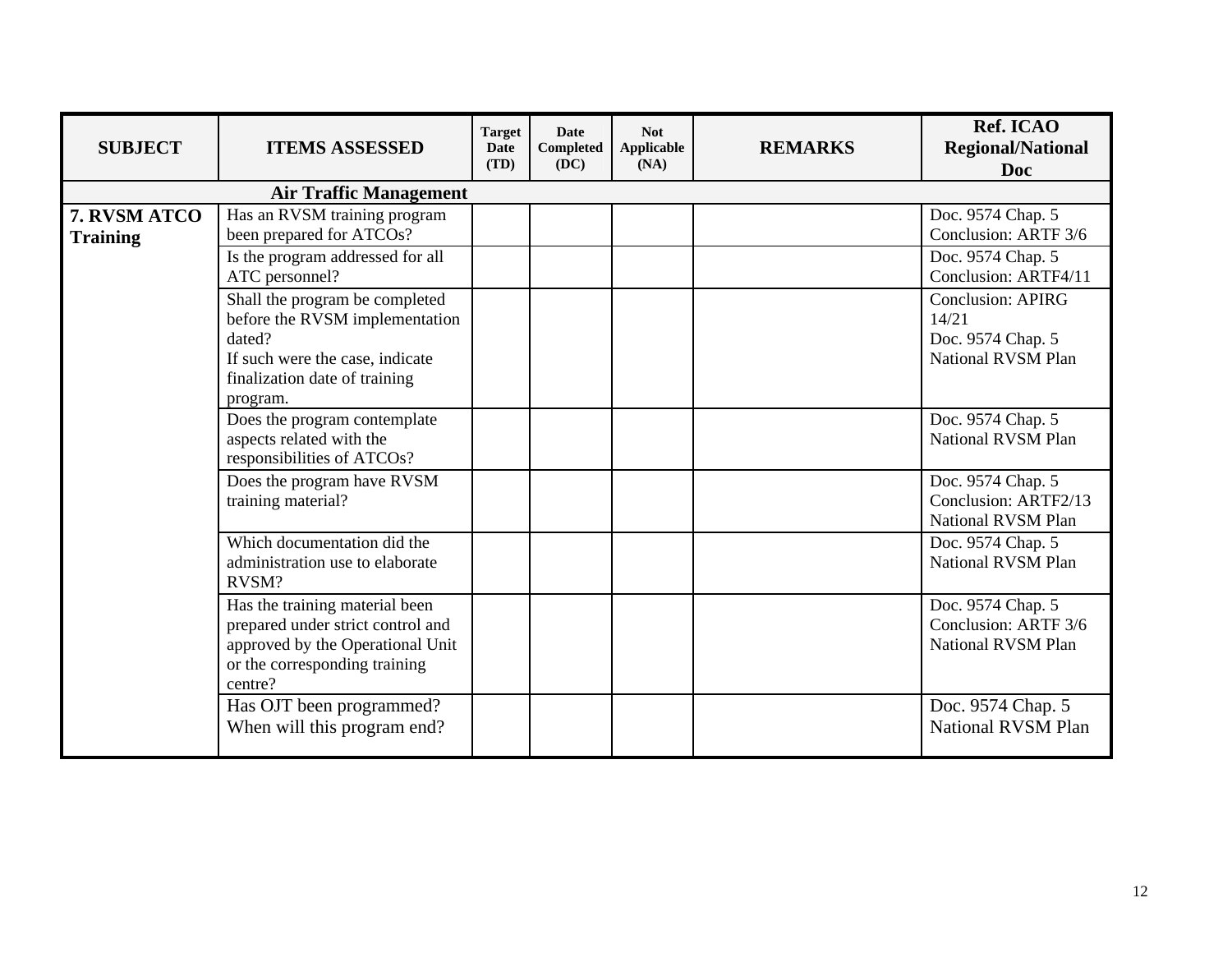| <b>SUBJECT</b> | <b>ITEMS ASSESSED</b>                                                                                                                                       | <b>Target</b><br><b>Date</b><br>(TD) | Date<br>Completed<br>(DC) | <b>Not</b><br><b>Applicable</b><br>(NA) | <b>REMARKS</b> | Ref. ICAO<br><b>Regional/National</b><br>Doc   |
|----------------|-------------------------------------------------------------------------------------------------------------------------------------------------------------|--------------------------------------|---------------------------|-----------------------------------------|----------------|------------------------------------------------|
|                | <b>Air Traffic Management</b>                                                                                                                               |                                      |                           |                                         |                |                                                |
|                | Does the administration ensure<br>that the personnel training is<br>appropriate and is carried out<br>professionally?                                       |                                      |                           |                                         |                | Doc. 9574 Chap. 5<br>National RVSM Plan        |
|                | Do instructors have training and<br>sufficient knowledge of RVSM<br>Operations and do/did they have<br>experience enough?                                   |                                      |                           |                                         |                | Doc. 9574 Chap. 5<br><b>National RVSM Plan</b> |
|                | Are instructors used in training or<br>were they qualified to provide<br>OJT training?                                                                      |                                      |                           |                                         |                | Doc. 9574 Chap. 5<br>National RVSM Plan        |
|                | May the administration ensure<br>that the necessary time is or was<br>used for an appropriate training?                                                     |                                      |                           |                                         |                | Doc. 9574 Chap. 5<br>National RVSM Plan        |
|                | Does your administration foresee<br>to establish adequate refreshing<br>courses?                                                                            |                                      |                           |                                         |                | Doc. 9574 Chap. 5<br>National RVSM Plan        |
|                | Has your administration analysed<br>the impact it would have in<br>RVSM implementation if no<br>personnel training requirements<br>were taken into account? |                                      |                           |                                         |                | Doc. 9574 Chap. 5<br><b>National RVSM Plan</b> |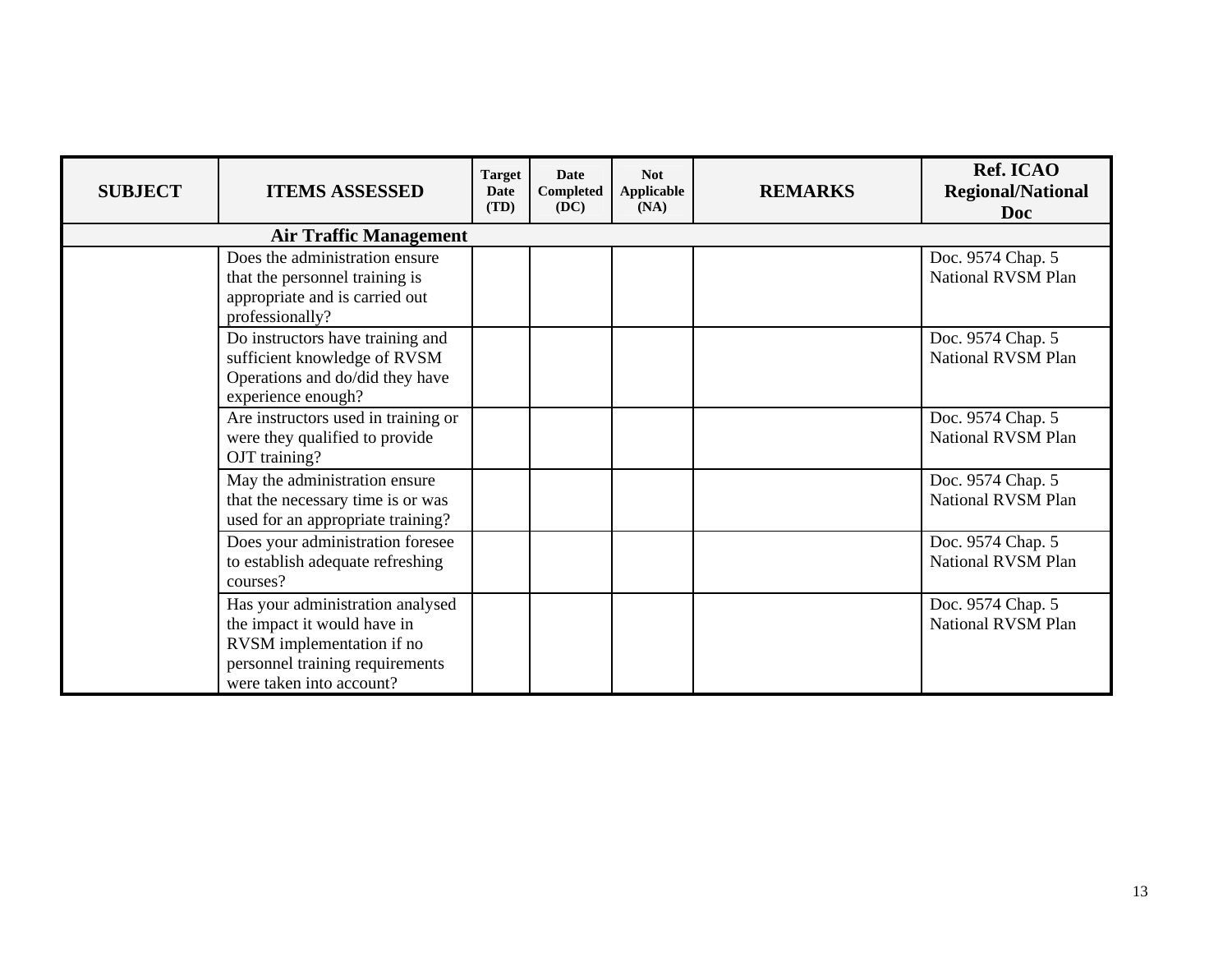| <b>SUBJECT</b>                                                                  | <b>ITEMS ASSESSED</b>                                                                                                                                                  | <b>Target</b><br>Date<br>(TD) | <b>Date</b><br>Completed<br>(DC) | <b>Not</b><br>Applicable<br>(NA) | <b>REMARKS</b> | Ref. ICAO<br><b>Regional/National</b><br><b>Doc</b>                                |
|---------------------------------------------------------------------------------|------------------------------------------------------------------------------------------------------------------------------------------------------------------------|-------------------------------|----------------------------------|----------------------------------|----------------|------------------------------------------------------------------------------------|
|                                                                                 | <b>RVSM Safety Assurance</b>                                                                                                                                           |                               |                                  |                                  |                |                                                                                    |
| 8. RVSM Safety<br><b>Assurance from</b><br><b>FL 290 to</b><br>FL 410 inclusive | Has your Administration<br>implemented your RVSM<br>National Safety Plan?<br>Is the National RVSM Safety plan<br>harmonized with the AFI RVSM<br><b>Safety Policy?</b> |                               |                                  |                                  |                | Doc. 9574 Chap. 3<br>Conclusion: ARTF 4/18<br>& ARTF 4/19<br>Conclusion: ARTF 4/11 |
|                                                                                 | Has your Administration<br>submitted a National RVSM<br>Safety plan to ICAO Regional<br>Program Office?                                                                |                               |                                  |                                  |                | Conclusion: ARTF 4/11                                                              |
|                                                                                 | Has your Administration informed<br>National Operators of RVSM<br>Implementation requirements?                                                                         |                               |                                  |                                  |                | National RVSM Plan                                                                 |
|                                                                                 | Has your Administration adopted<br>TGL6 Revision 1 for approval of<br>operators/aircraft for RVSM<br>Operations?                                                       |                               |                                  |                                  |                | Doc. 9574 Chapter 3<br>Conclusion: ARTF 4/7                                        |
|                                                                                 | Has your administration<br>implemented the National RVSM<br>Operator/ Aircraft approval<br>Program?                                                                    |                               |                                  |                                  |                | Doc. 9574 Chap.<br>Conclusion: ARTF 4/12                                           |
|                                                                                 | Has your administration<br>disseminated the National RVSM<br>Implementation Program to all<br>stakeholders?                                                            |                               |                                  |                                  |                | Conclusion: ARTF4/11                                                               |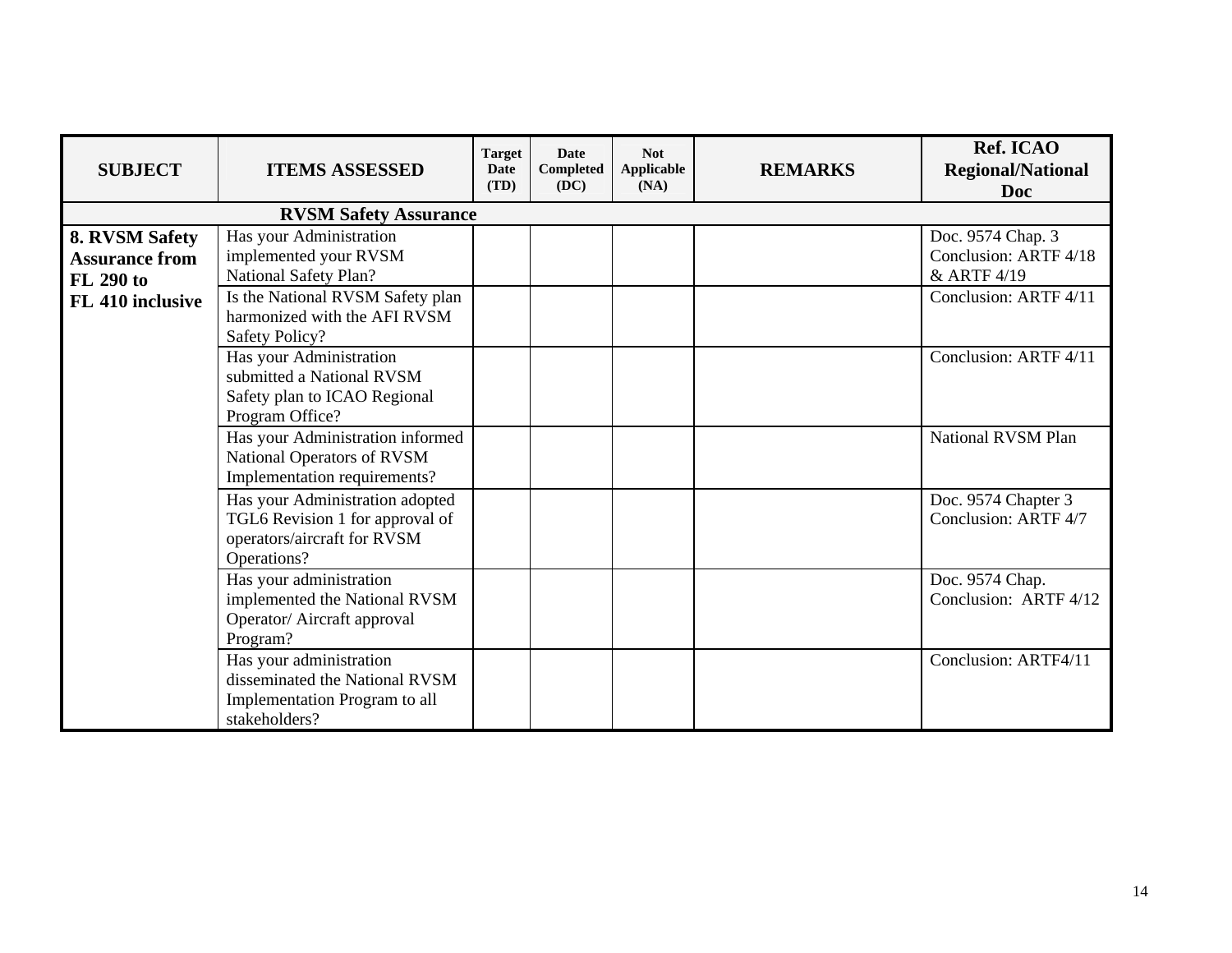| <b>SUBJECT</b> | <b>ITEMS ASSESSED</b>                                                                                                    | <b>Target</b><br><b>Date</b><br>(TD) | <b>Date</b><br><b>Completed</b><br>(DC) | <b>Not</b><br><b>Applicable</b><br>(NA) | <b>REMARKS</b> | Ref. ICAO<br><b>Regional/National</b><br>Doc             |
|----------------|--------------------------------------------------------------------------------------------------------------------------|--------------------------------------|-----------------------------------------|-----------------------------------------|----------------|----------------------------------------------------------|
|                | <b>RVSM Safety Assurance</b>                                                                                             |                                      |                                         |                                         |                |                                                          |
|                | Has your administration<br>implemented the National<br><b>RVSM ATS Training</b><br>Program?                              |                                      |                                         |                                         |                |                                                          |
|                | Has your administration published<br>guidelines for RVSM Pilot<br>Training?                                              |                                      |                                         |                                         |                | Conclusion: ARTF 4/11<br><b>National RVSM Plan</b>       |
|                | Has your administration<br>developed a program for changes<br>to ATC equipment to support the<br>implementation of RVSM? |                                      |                                         |                                         |                | Conclusion: ARTF 4/11<br>National RVSM Plan              |
|                | Has the changes to ATS<br>Equipment satisfactorily been<br>installed?                                                    |                                      |                                         |                                         |                | Conclusion: ARTF4/17<br>National RVSM Plan               |
|                | Has the changes to ATS<br>Procedures been approved?                                                                      |                                      |                                         |                                         |                | Conclusion: ARTF 4/5<br>& 4/17                           |
|                | Has your administration published<br>the procedures to accommodate<br>aircraft in RVSM airspace?                         |                                      |                                         |                                         |                | Conclusion: ARTF 4/8<br>& 4/9<br>National RVSM Plan      |
|                | Has the ATC Manual been<br>approved?                                                                                     |                                      |                                         |                                         |                | Conclusion: ARTF 2/7<br>& ARTF4/11<br>National RVSM Plan |
|                | Is the ATC Manual consistent<br>with ICAO Doc 7030/4?                                                                    |                                      |                                         |                                         |                | Conclusion: ARTF 4/9                                     |
|                | Has your administration<br>coordinated the procedures<br>required for RVSM at the ACC<br>with adjacent ACCs?             |                                      |                                         |                                         |                |                                                          |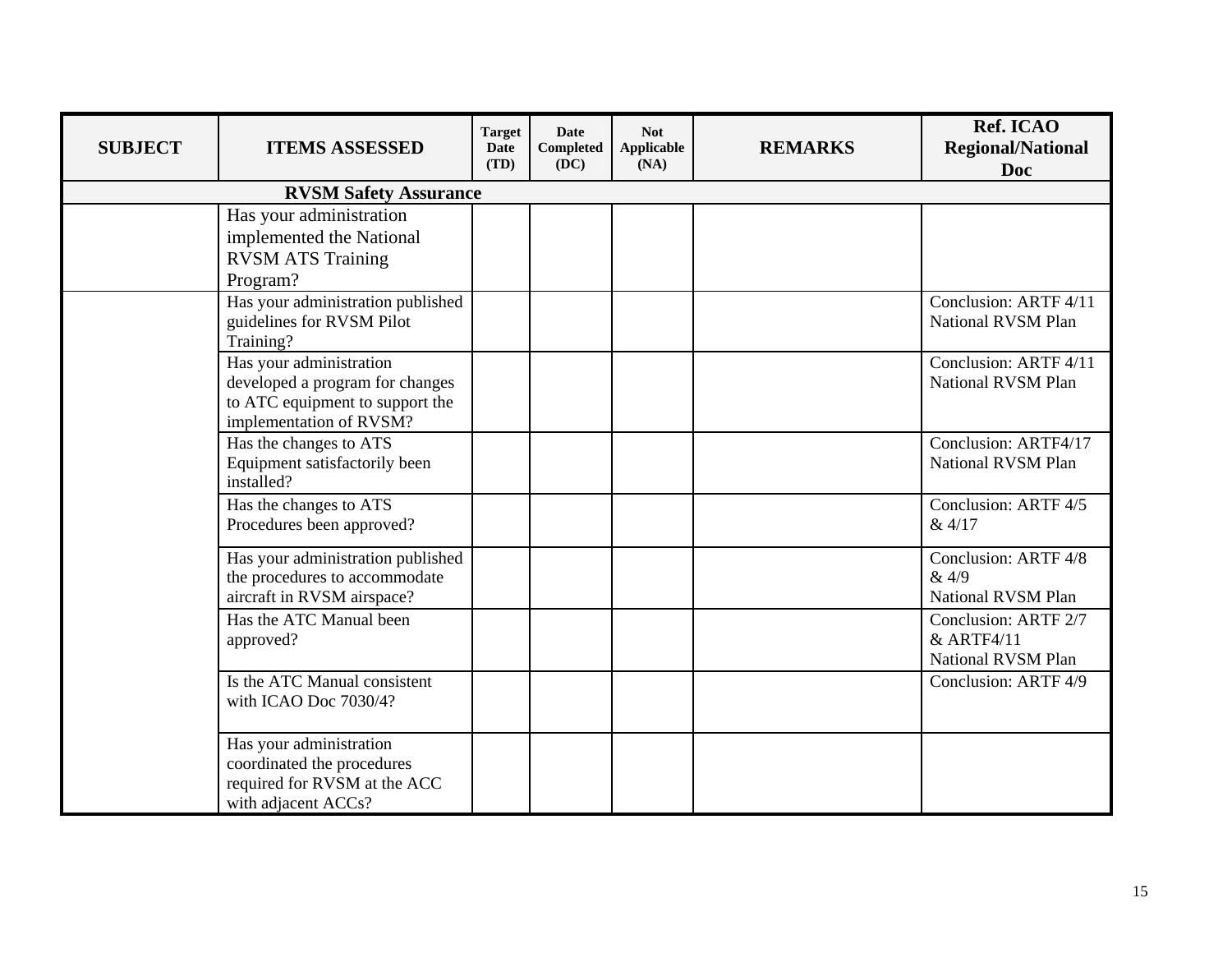| <b>SUBJECT</b> | <b>ITEMS ASSESSED</b>                                                                                                           | <b>Target</b><br>Date<br>(TD) | Date<br>Completed<br>(DC) | <b>Not</b><br>Applicable<br>(NA) | <b>REMARKS</b> | Ref. ICAO<br><b>Regional/National</b><br><b>Doc</b> |
|----------------|---------------------------------------------------------------------------------------------------------------------------------|-------------------------------|---------------------------|----------------------------------|----------------|-----------------------------------------------------|
|                | <b>RVSM Safety Assurance</b>                                                                                                    |                               |                           |                                  |                |                                                     |
|                | Has your administration amended<br>the required Letters of Agreement<br>(LoA) with adjacent ACCs for<br><b>RVSM</b> Operations? |                               |                           |                                  |                | Conclusion: ARTF 4/11                               |
|                | Has the ATSU Operations Manual<br>been amended to include changes<br>as a result of RVSM?                                       |                               |                           |                                  |                |                                                     |
|                | Has your administration approved<br>the changes to airspace design to<br>support the implementation of<br>RVSM?                 |                               |                           |                                  |                |                                                     |
|                | Has your administration<br>developed special procedures to<br>enable safe switchover to RVSM?                                   |                               |                           |                                  |                |                                                     |
|                | Has your administration<br>developed a program for ATC to<br>report operational data errors?                                    |                               |                           |                                  |                | Conclusion: ARTF 4/4                                |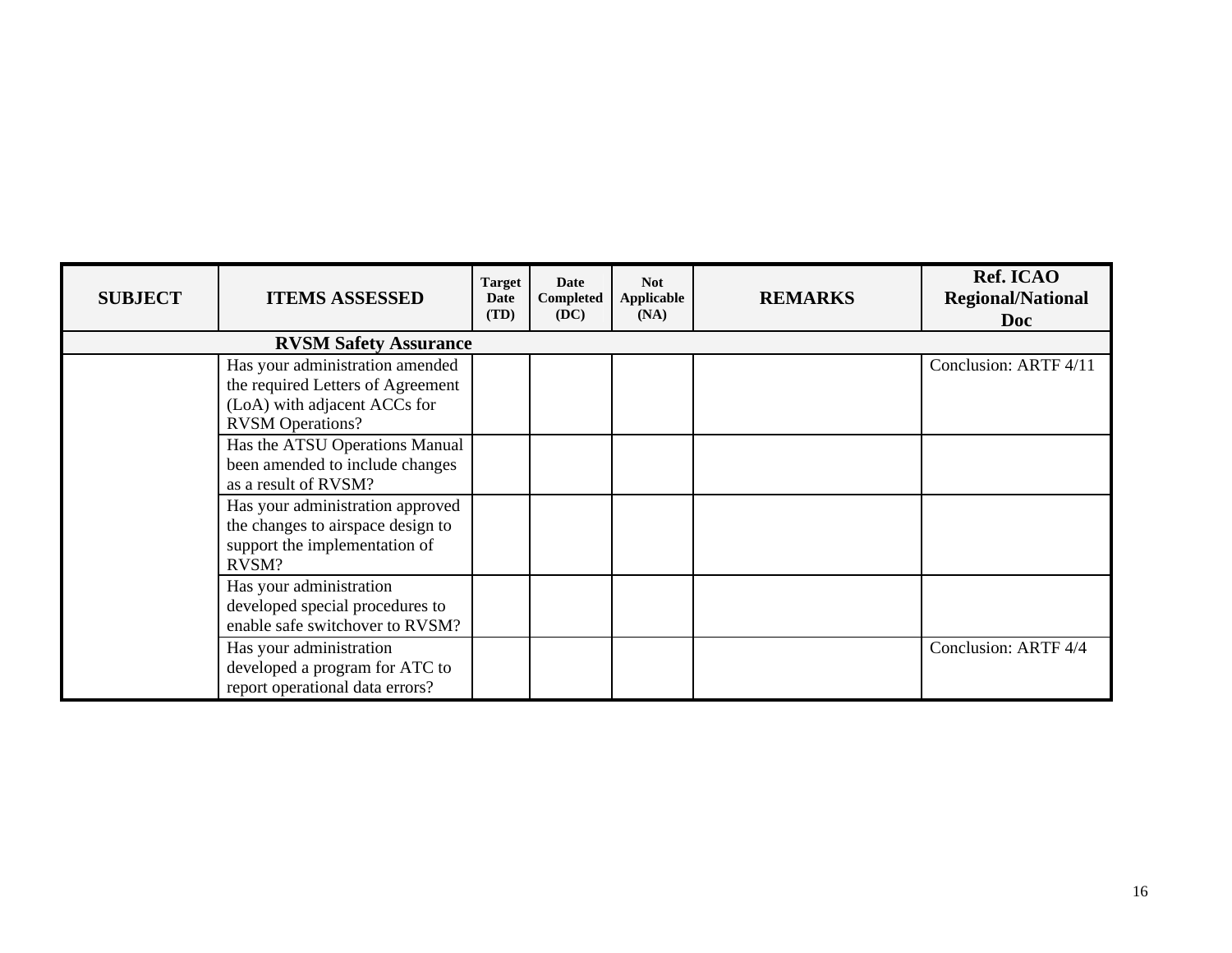| <b>SUBJECT</b>                                    | <b>ITEMS ASSESSED</b>                                                                                                                                                                           | <b>Target</b><br><b>Date</b><br>(TD) | <b>Date</b><br><b>Completed</b><br>(DC) | <b>Not</b><br>Applicable<br>(NA) | <b>REMARKS</b> | Ref. ICAO<br><b>Regional/National</b><br><b>Doc</b>                                       |
|---------------------------------------------------|-------------------------------------------------------------------------------------------------------------------------------------------------------------------------------------------------|--------------------------------------|-----------------------------------------|----------------------------------|----------------|-------------------------------------------------------------------------------------------|
|                                                   | <b>RVSM Monitoring</b>                                                                                                                                                                          |                                      |                                         |                                  |                |                                                                                           |
| 9. RVSM<br><b>Operations</b><br><b>Monitoring</b> | Has the administration established<br>adequate measures so that there is<br>a monitoring before, during and<br>after RVSM implementation in<br>order to verify that the safety level<br>is met? |                                      |                                         |                                  |                | Annex 11 Para. 2.26<br>Conclusion: ARTF 2/1<br>Conclusion: ARTF 4/4<br>National RVSM Plan |
|                                                   | Does the administration demand<br>the operators/users the<br>presentation of a monitoring<br>program of aircraft for its<br>approval?                                                           |                                      |                                         |                                  |                |                                                                                           |
|                                                   | Has the administration<br>implemented a data collection<br>program of large height deviations<br>(LHD)?                                                                                         |                                      |                                         |                                  |                | Conclusion: ARTF 4/4                                                                      |
|                                                   | Is this information submitted to<br>ARMA monthly basis?                                                                                                                                         |                                      |                                         |                                  |                | Conclusion: ARTF 4/4                                                                      |
|                                                   | Is there a database with such<br>information?                                                                                                                                                   |                                      |                                         |                                  |                | Conclusion: ARTF 4/4<br>National RVSM Plan                                                |
|                                                   | Has the administration<br>implemented a monthly data<br>collection program for errors in<br>the ATC communications circuit?                                                                     |                                      |                                         |                                  |                | Doc. 9574 Chapter 5<br>National RVSM Plan                                                 |
|                                                   | Does the administration have a<br>database with such information?                                                                                                                               |                                      |                                         |                                  |                | Conclusion: ARTF 4/4                                                                      |
|                                                   | Is the information submitted to<br>ARMA on the total of IFR<br>movements on a monthly basis?                                                                                                    |                                      |                                         |                                  |                | Conclusion: ARTF 4/4                                                                      |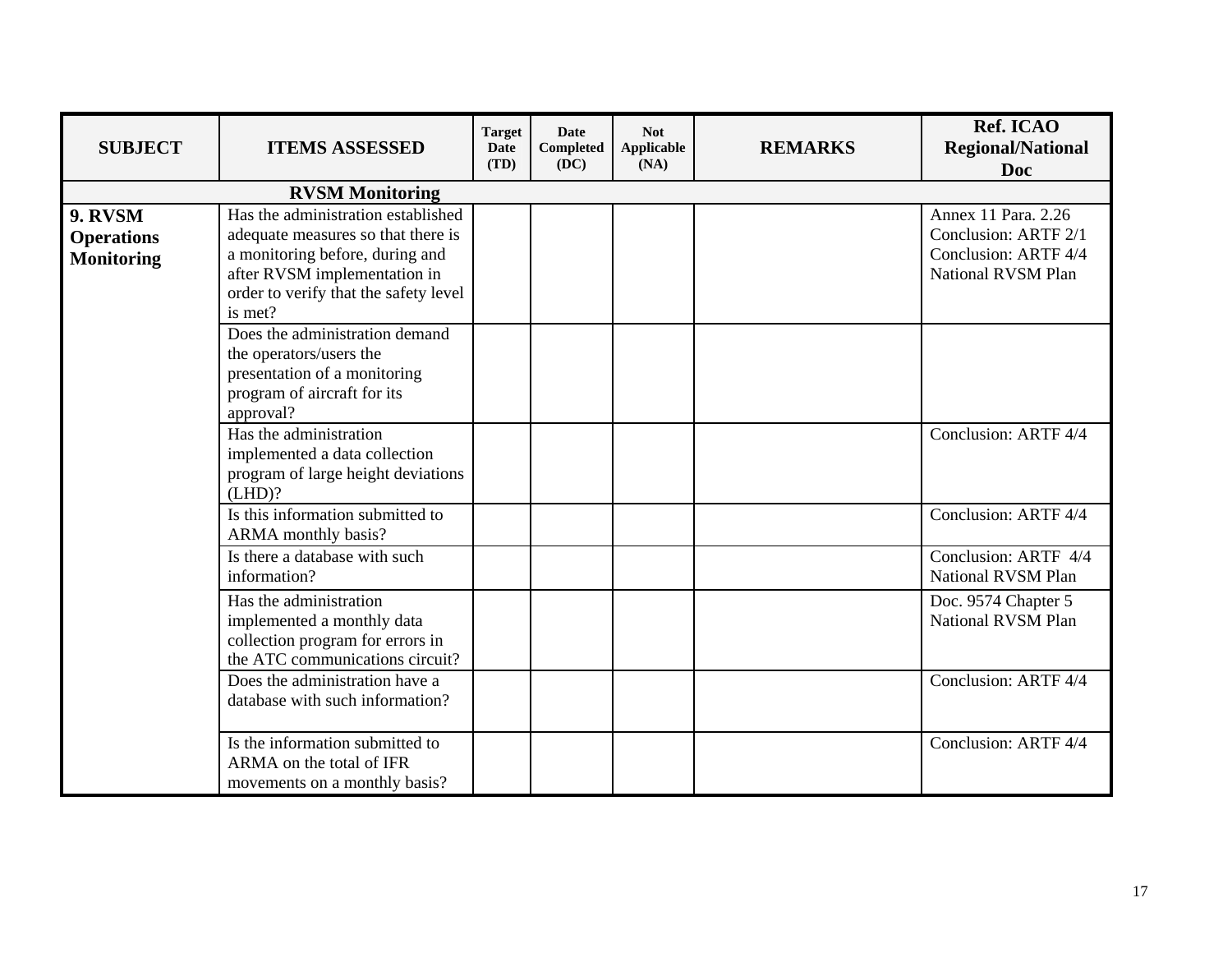| <b>SUBJECT</b> | <b>ITEMS ASSESSED</b>                                                                                                                                            | <b>Target</b><br>Date<br>(TD) | Date<br>Completed<br>(DC) | <b>Not</b><br><b>Applicable</b><br>(NA) | <b>REMARKS</b> | Ref. ICAO<br><b>Regional/National</b><br><b>Doc</b> |
|----------------|------------------------------------------------------------------------------------------------------------------------------------------------------------------|-------------------------------|---------------------------|-----------------------------------------|----------------|-----------------------------------------------------|
|                | <b>RVSM Monitoring</b>                                                                                                                                           |                               |                           |                                         |                |                                                     |
|                | Is there a database with such<br>information?                                                                                                                    |                               |                           |                                         |                | Conclusion: ARTF 4/4                                |
|                | Is information related to<br>turbulence reports submitted to<br>ARMA?                                                                                            |                               |                           |                                         |                | Conclusion: ARTF 4/4                                |
|                | Is there a database with such<br>information?                                                                                                                    |                               |                           |                                         |                | Conclusion: ARTF 4/4                                |
|                | Has the administration established<br>a continuous monitoring of the<br>system?                                                                                  |                               |                           |                                         |                | Annex 11 para. 2.26<br>Doc. 9574 Chapter 6          |
|                | Has the administration assessed<br>the impact that the lack of a<br>continuous monitoring program<br>and RVSM operations monitoring<br>would have in air safety? |                               |                           |                                         |                | National RVSM Plan                                  |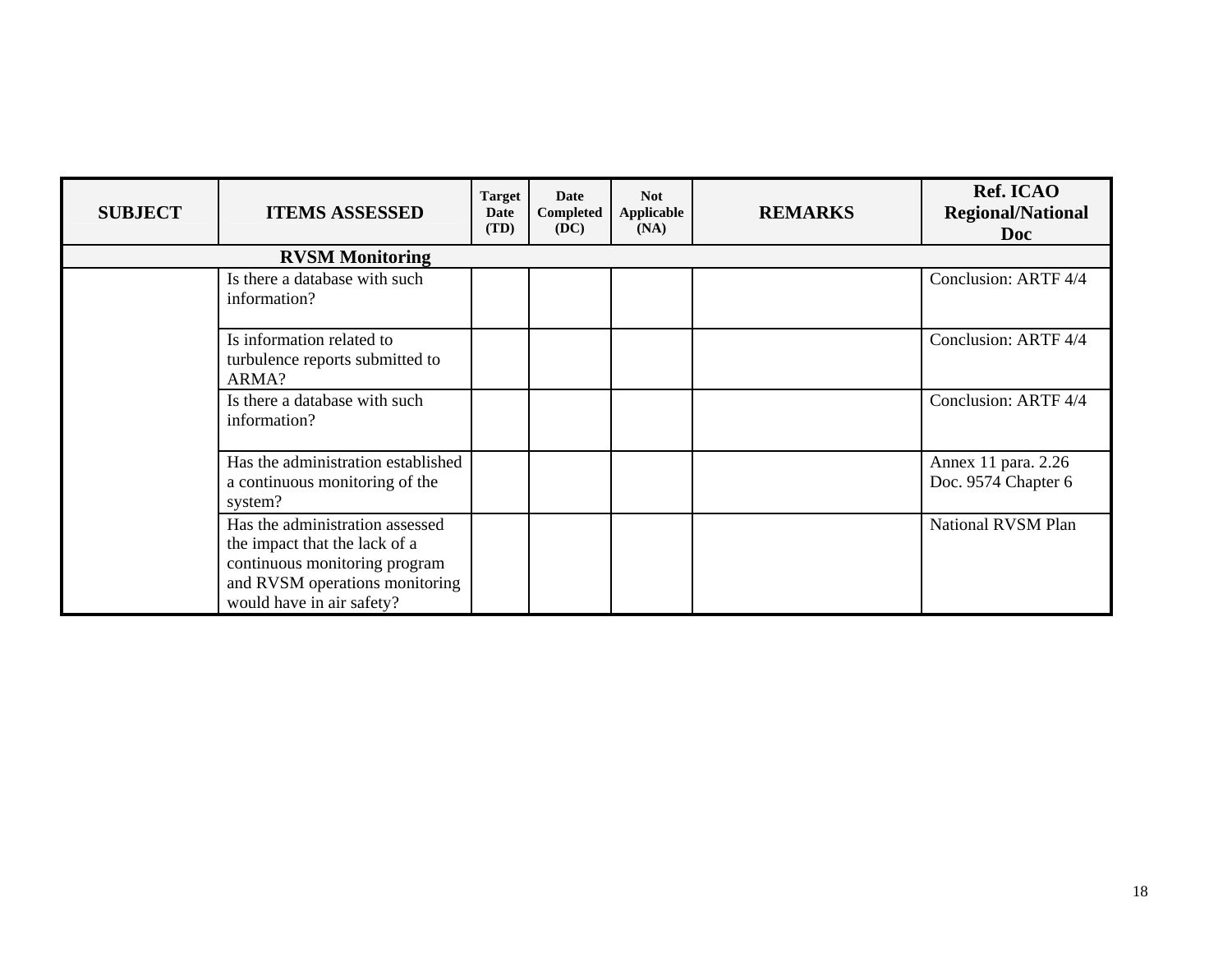| <b>SUBJECT</b>                       | <b>ITEMS ASSESSED</b>                                                                                                                                     | <b>Target</b><br>Date<br>(TD) | <b>Date</b><br>Completed<br>(DC) | <b>Not</b><br>Applicable<br>(NA) | <b>REMARKS</b> | Ref. ICAO<br><b>Regional/National</b><br><b>Doc</b>                      |
|--------------------------------------|-----------------------------------------------------------------------------------------------------------------------------------------------------------|-------------------------------|----------------------------------|----------------------------------|----------------|--------------------------------------------------------------------------|
|                                      | <b>RVSM Switch-Over</b>                                                                                                                                   |                               |                                  |                                  |                |                                                                          |
| <b>10. RVSM</b><br><b>Switchover</b> | Has your administration adopted<br>or will it adopt the measures to<br>ensure a safe and effective<br>transition to RVSM?                                 |                               |                                  |                                  |                | Doc. 9574 Chapter 5<br><b>National RVSM Plan</b><br>Conclusion: ARTF4/11 |
|                                      | Have special procedures been<br>established for the switchover<br>period?                                                                                 |                               |                                  |                                  |                | Doc. 9574 Chapter 5<br>National RVSM Plan                                |
|                                      | Are contingency plan adequate for<br>the switchover period?                                                                                               |                               |                                  |                                  |                | Doc. 9574 Chapter 5<br>National RVSM Plan                                |
|                                      | Has the administration foreseen<br>the information process to ARMA<br>during the next tour for RVSM<br>implementation?                                    |                               |                                  |                                  |                | Doc. 9574 Chapter 5<br>National RVSM Plan                                |
|                                      | Has the administration foreseen<br>the information process to ARMA<br>during the following 12 and 24<br>hours after RVSM<br>implementation?               |                               |                                  |                                  |                | Doc. 9574 Chapter 5<br>National RVSM Plan)                               |
|                                      | Has the administration assessed<br>the impact that the lack of an<br>RVSM transition plan and<br>associated contingency measures<br>could have in safety? |                               |                                  |                                  |                | National RVSM Plan.                                                      |